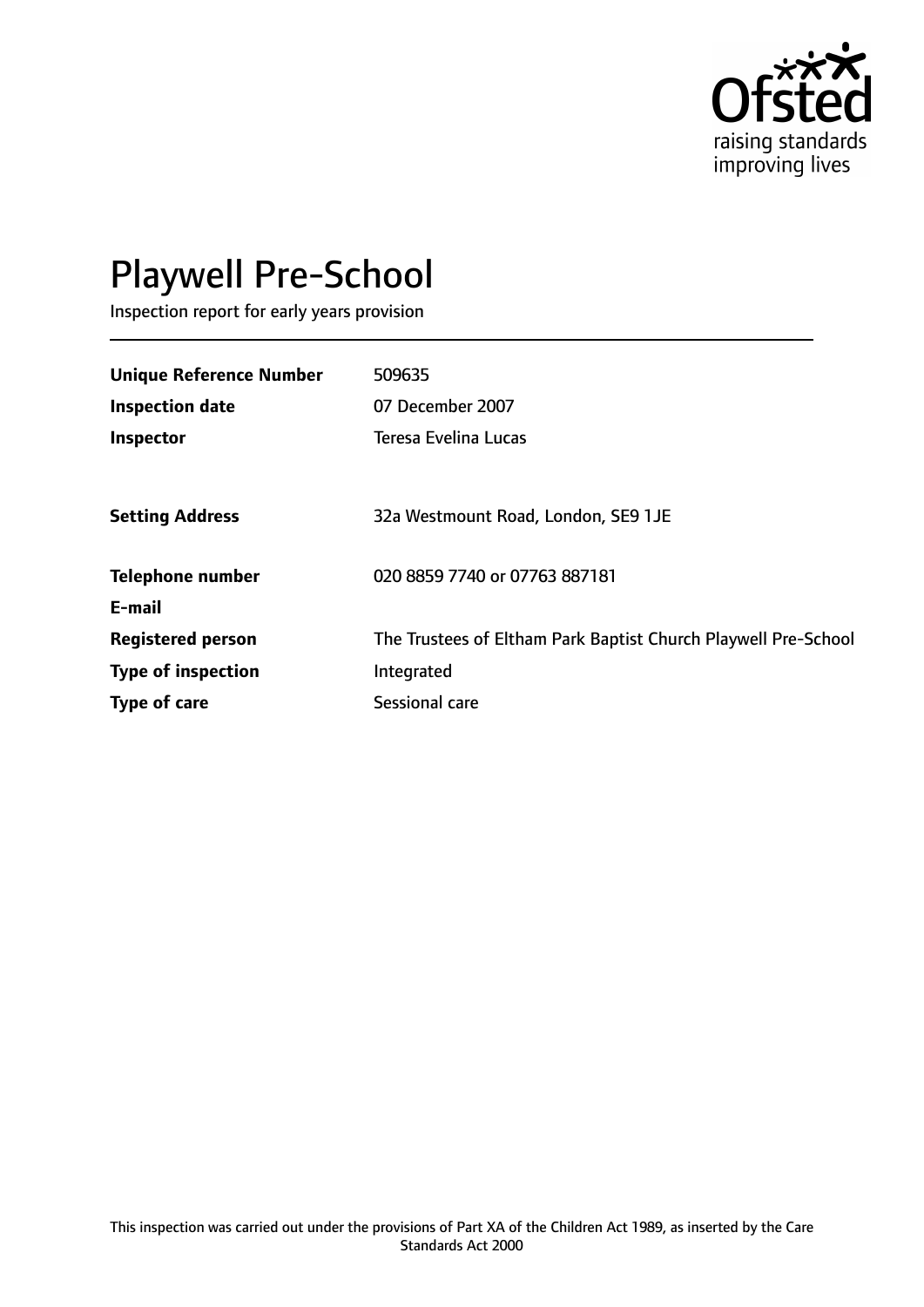## **ABOUT THIS INSPECTION**

The purpose of this inspection is to assure government, parents and the public of the quality of childcare and, if applicable, of nursery education. The inspection was carried out under Part XA Children Act 1989 as introduced by the Care Standards Act 2000 and, where nursery education is provided, under Schedule 26 of the School Standards and Framework Act 1998.

This report details the main strengths and any areas for improvement identified during the inspection. The judgements included in the report are made in relation to the outcomes for children set out in the Children Act 2004; the National Standards for under 8s day care and childminding; and, where nursery education is provided, the *Curriculum guidance for the foundation stage.*

The report includes information on any complaints about the childcare provision which Ofsted has received since the last inspection or registration or 1 April 2004 whichever is the later.

# **The key inspection judgements and what they mean**

*Outstanding: this aspect of the provision is of exceptionally high quality Good: this aspect of the provision is strong Satisfactory: this aspect of the provision is sound Inadequate: this aspect of the provision is not good enough*

For more information about early years inspections, please see the booklet *Are you ready for your inspection?* which is available from Ofsted's website: *www.ofsted.gov.uk.*

# **THE QUALITY AND STANDARDS OF THE CARE AND NURSERY EDUCATION**

On the basis of the evidence collected on this inspection:

The quality and standards of the care are satisfactory. The registered person meets the National Standards for under 8s day care and childminding.

The quality and standards of the nursery education are good.

# **WHAT SORT OF SETTING IS IT?**

Playwell pre-school has been registered since December 1972. It operatesin Eltham Park Baptist Church. It is a registered charity and is managed by the committee, which is made up of parents and church representatives. The pre-school has access to two rooms and a large hall, a kitchen, toilets and an outside play area. The pre-school serves the local community.

A maximum of 35 children aged two to five years may attend the playgroup, and of these, not more than eight may be under three years. The playgroup is open from Monday to Friday from 09:15 until 11:50 and on Tuesdays, Wednesdays and Fridays from 12:30 until 15:00, during term-time only.

There are currently 65 children on roll, 45 of whom receive funding for nursery education. There are currently no children on roll with learning difficulties and/or disabilities. The playgroup supports a number of children who speak English as an additional language.

The staff team consists of 11 members of staff, one of whom is unqualified. The remainder hold childcare qualifications that are equivalent to NVQ level 2 or 3. The setting receives support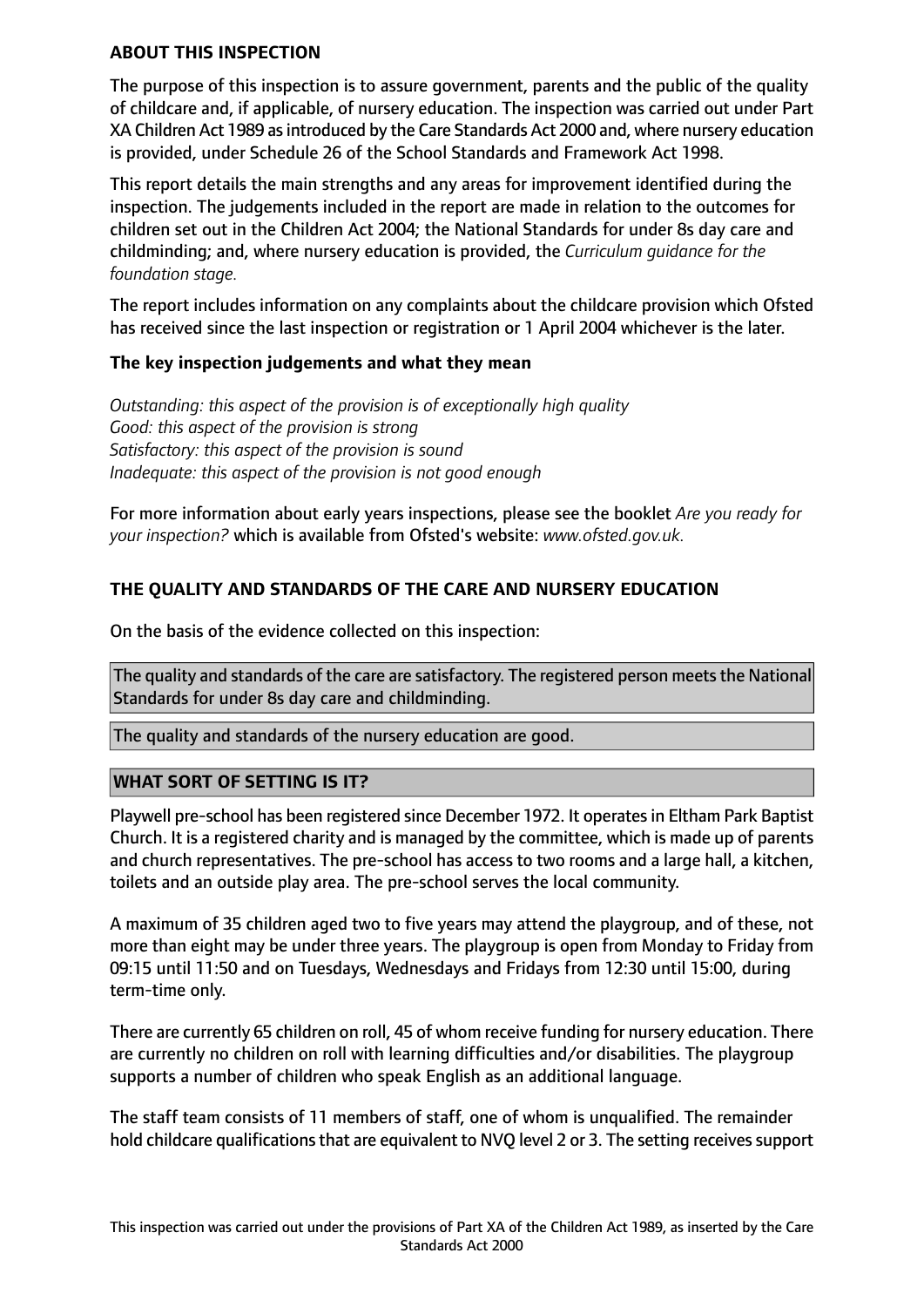from an advisory teacher from the Greenwich Early Years Childcare Development Partnership and is a member of the Pre-School Learning Alliance.

# **THE EFFECTIVENESS OF THE PROVISION**

## **Helping children to be healthy**

The provision is satisfactory.

Children are cared for in a generally clean and hygienic environment. Some aspects of children's health are appropriately promoted, for example, staff understand that ensuring that the premises is clean by employing effective hygiene procedures helps to protect children from the risk of the spread of infection and illness. In addition, a written sick children policy informs parents that the pre-school does not accept children when they are ill. However, children are not fully protected from these health risks because communal bowls are used for hand washing and there is no soap available for their use. Consequently, the same water is used when several children wash their hands after using the toilet and before eating their snack. This is not an acceptable practice because it poses a considerable risk of the spread of infection.

There are effective systemsin place for the recording of any medication administered to children, including prior written parental consent. Written parental consent is also sought for seeking emergency medical treatment. There is a fully equipped first aid box and five members of staff hold up-to-date first aid qualifications. These measures help to ensure that children are protected if there is an accident or emergency.

Physical activities are a daily feature of the children's routine. Good use is made of the outdoor area where they can enjoy vigorous play and exercise. Children also benefit from lots of opportunities for indoor physical play. These include large play equipment for climbing, balancing and sliding, as well as see-saws, rockers, wheeled toys and a range of small equipment such as balls and hoops. In addition, activities such as ring games are incorporated into planning. Consequently, children are able to practice and develop a range of physical skills.

Children are learning about healthy eating and where foods come from because staff use refreshment time as an opportunity for discussions, for example, they talk about where milk comes from and how it is made into cheese. Children benefit from healthy snacks including crackers and cheese spread, breadsticks and lots of fresh fruit. Their independence is promoted because they are able to choose when they would like to have their snack and are able to pour their own drinks.

#### **Protecting children from harm or neglect and helping them stay safe**

The provision is satisfactory.

Children are cared for in a generally safe and secure environment, which is enhanced through the imaginative use of charts and posters and displays of children's work. Good play space includes a large hall and two activity rooms. This enables children to move around freely and safely. Furniture, equipment and play resources are suitable for the needs of the children attending. Toys and equipment are well-organised and accessible so that children can select some resources for themselves. Children have regular opportunities to choose what they would like to do and are gaining in independence, as a result. All furniture and resources are in a good, clean condition and staff regularly carry out checks on their condition, thus helping to ensure the children's ongoing safety. Children are beginning to learn about keeping themselves safe;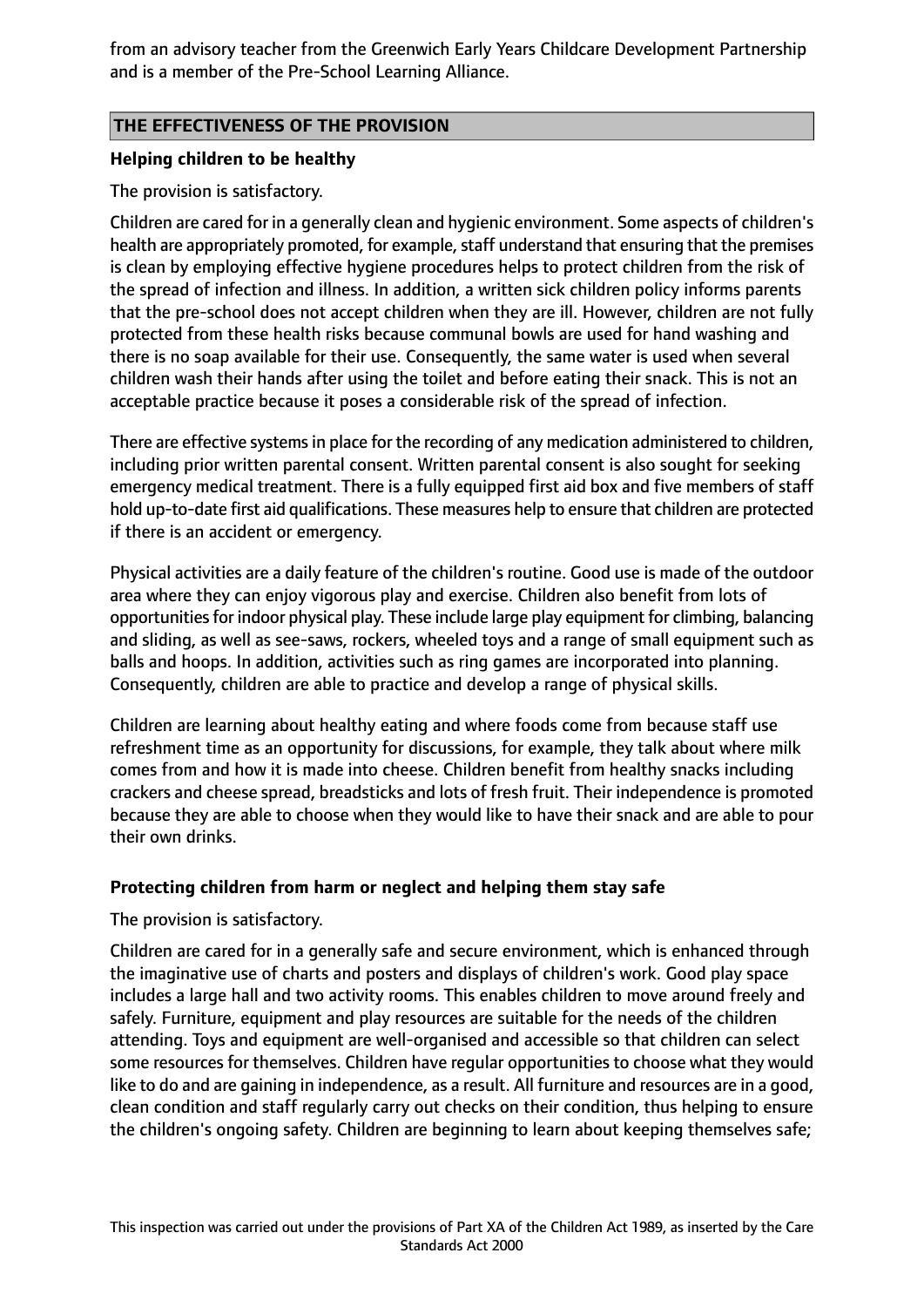for example, staff remind them not to walk across the mat when other children are sliding down the slide and to be gentle with the equipment so that they do not hurt themselves or others.

Regular risk assessments help to minimise any risks to children's safety and written records are kept of these. However, although generally good safety precautions are in place, two safety issues were identified during the inspection that pose a potential risk to children's safety. These relate to a safety gate leading to the kitchen being left open and the use of a free standing electric fire adjacent to children's activities. Appropriate arrangements are in place for the dropping off and collection of children, for example, parents collect their children from inside the hall and all doors leading to other parts of the premises are locked during pre-school sessions. In addition, a visitors' book is in place and is used consistently to keep a record of all adults present and clear policies are in place for lost and uncollected children. Fire procedures are displayed and all necessary fire precautions are in place. Fire drills are practised with the children and this helps them to learn how to keep themselves if there is a fire. However, although the inspector was informed that written records of fire drills are kept, these were not available during the inspection.

Staff are able to take the necessary steps to protect children from the risk of abuse because they understand their child protection responsibilities and are aware of the action to take in the event of a concern about a child, including making a referral to Children's Services. Although there is a recently updated written child protection policy in place, this is not currently in line with Local Safeguarding Children Board procedures. Staff have not yet had the opportunity to update their knowledge and understanding of safeguarding issues, for example, by attending recent training.

# **Helping children achieve well and enjoy what they do**

The provision is good.

Children are happy and settled in the pre-school and participate confidently in daily routines. Activities are varied on a daily basis and set up in designated areas. This ensures that children are provided with a balanced range of activities across all areas of their play, development and learning. They are able to move between activities and make independent choices. Staff ensure that children are meaningfully occupied and this means that the children are focused, busy and well-motivated. Children enjoy their activities and chat enthusiastically about what they are doing, appropriately supported by staff who know them well and are sensitive to their individual needs. The Birth to three matters framework is used to underpin the planning of activities for younger children and this helps to ensure that children make progress in all areas of their development.

There is a keyworker system in place which helps to ensure that staff get to know the children well and that parents are kept informed about how their child has settled and their progress. Staff are friendly and caring towards the children who approach them readily and confidently engage them in conversation. As a result, children's confidence and self-esteem are developing well. Interaction between the staff and children is good. Staff talk and listen to the children during activities and often ask them questions and introduce new vocabulary. They ensure that they spend time at all the activities and this encourages the children to participate in the full range of activities on offer; for example, staff often sit in the book corner and read stories to small groups and individual children.

Nursery Education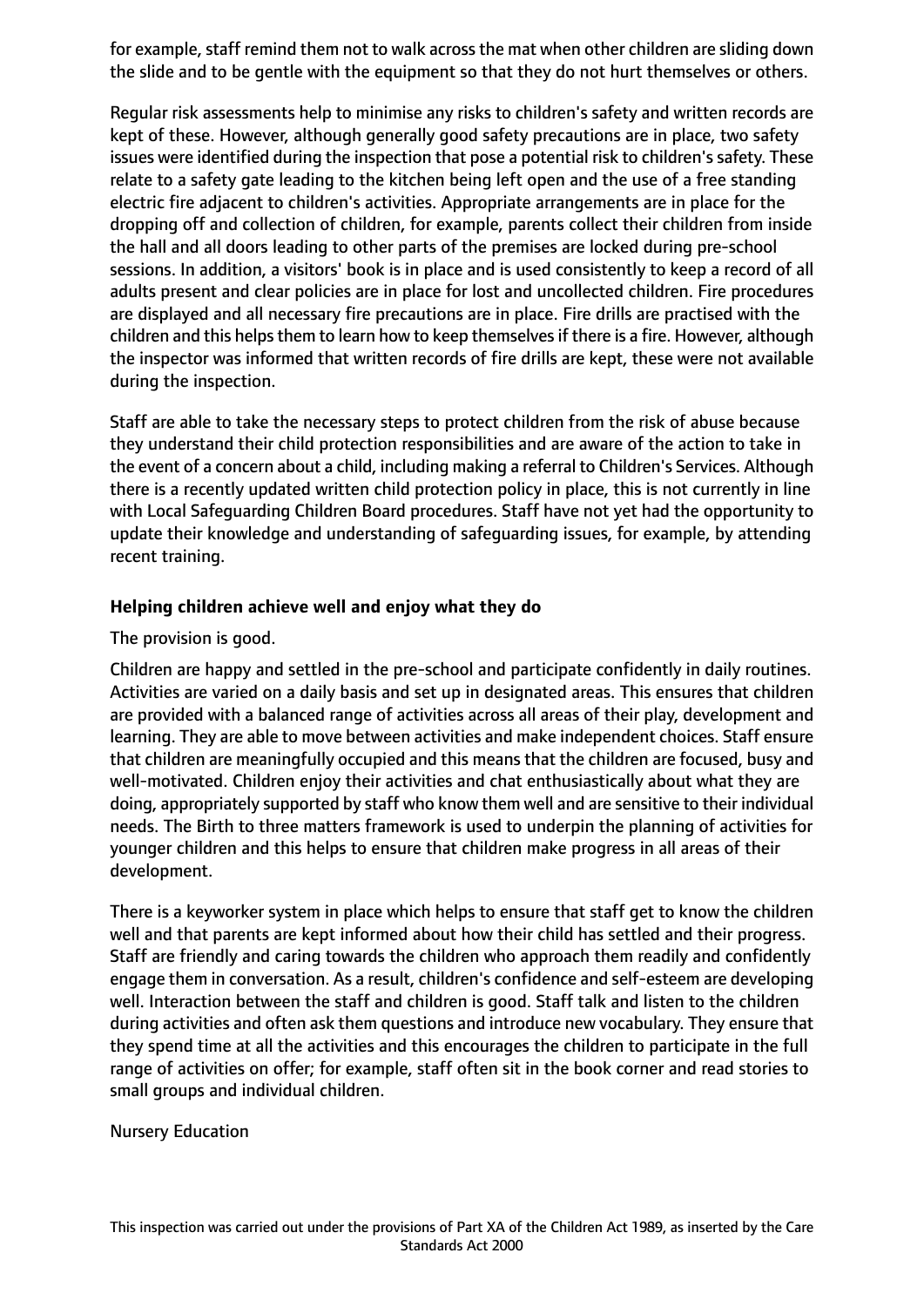Overall, the quality of teaching and learning is good. Staff understand that children learn best through play and their own first-hand experience and interests. They demonstrate a good knowledge and understanding of the Foundation Stage and use the early learning goals and stepping stones to underpin planning. Planning systems are generally good and are overseen by the supervisor and the deputy. Planning includes long-term and short-term plans. Plans are based around the stepping stones towards the early learning goals. Planning is generally effective because, although the supervisor and deputy have overall responsibility, all staff have the opportunity to contribute their ideas and plans are effectively shared with them. Children are making good progress towards the early learning goals because staff ensure that the curriculum is broad and balanced and provides appropriate challenge. Observations are carried out and these help to identify the next steps in individual children's learning and form the basis for children's individual play plans. However, although the free play part of the session is very effective in promoting children's learning through practical activities and daily routines, learning intentions for the planned group adult learning activities at the end of the session are not clear. As a result, these activities tend to be unrelated and do not always reinforce children's learning or address the next steps in individual children's learning. However, systems for monitoring and evaluating the delivery of the nursery education programme are constantly being explored and developed. As a result, this part of the session is currently under review.

Children's personal, social and emotional development is good because staff participate in their activities and encourage their self confidence by encouraging children to talk about what they are doing. Children are learning to share, take turns and play co-operatively. Staff praise and acknowledge good behaviour and this helps children to learn right from wrong. Staff are good role models overall and consequently, children's behaviour is generally good, especially during free play. Children benefit from good opportunities to develop independence; for example, they are able to pour their own drinks at snack time and staff encourage them to participate fully in clearing up.

Children are making generally good progress in language, communication and literacy. Overall, they enjoy listening to stories, individually and as part of small group. Many concentrate well, for sustained periods of time. The book corner is cosy and attractive and books are well displayed. Staff appropriately support and encourage children's interest in books by making sure they spend time in the book corner and share books and stories together. As a result, children are beginning to develop positive attitudes towards books and reading. Children have some opportunities to express themselves during discussion times and are consequently becoming confident. Children interact well with adults and with each other, for example, at snack time. Staff are aware of the importance of extending children's language and vocabulary by asking questions to encourage children to think and by introducing new words. Children benefit from some opportunities to recognise their names through the use of name cards and are beginning to make links between initial letters and sounds. Children's early writing skills are well promoted because they have good access to resources for mark making including pencils, clip boards, envelopes and diaries. They are beginning to understand that text carries meaning because good use is made of labelling in the environment, for example, on displays of their work.

Children's mathematical development is generally progressing well and they are beginning to learn about mathematical concepts, for example, number, shape and volume. They benefit from some good opportunities to link concepts with practical routines and everyday activities. Staff frequently encourage children to name colours and shapes and to count. Children are able to access a range of games, puzzles and other resources such as calculators. Charts and friezes are also used to help children to recognise and become familiar with numbers. They have good opportunities to learn about concepts like volume because they are able to explore sand and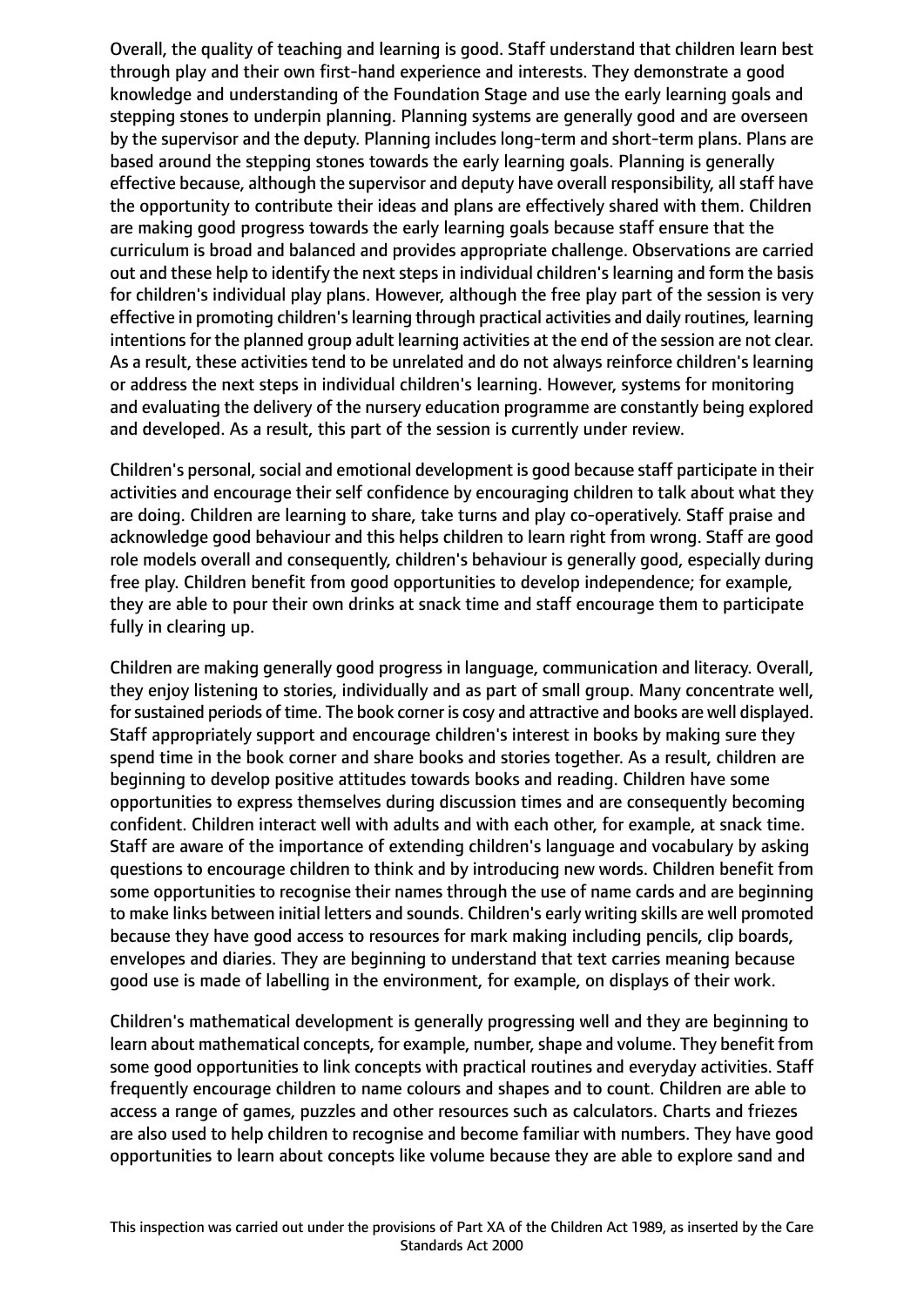water activities daily. However, some adult-directed group activities are not appropriate because they do not always help to develop children's mathematical thinking or reinforce their learning.

Children are making good progress in creative development. They benefit from very good opportunities to express themselves creatively, for example, free painting, drawing, playdough and collage are available on a daily basis. There are very good displays around the pre-school that include examples of children's own work. A self display wall is available for the children to put their own work up on to the wall. This helps to promote their independence and self-esteem, as well as encouraging their creativity. Children are encouraged to explore their own creativity because they have good access to a range of materials and resources, for example, there is a trolley of assorted art and craft materials and a large box of cardboard boxes for junk modelling. Opportunities for children to express themselves imaginatively are good, for example, they have daily access to a very well equipped home corner and a variety of small world play.

Children are making sound progress in their knowledge and understanding of the world. They have some opportunities to learn about other cultures through festivals and celebrations. There are some toys, books and posters reflecting the wider community. However, opportunities to learn about disability are limited. Children benefit from daily access to a computer and this helps them to learn about technology. They are able to build and design through construction activities and are beginning to learn to use simple tools. Children benefit from some opportunities to learn about nature and the natural world. For example, they go on an autumn walk and collect items for an autumn interest table and make leaf pictures with leaves they have collected. Children are beginning to learn about others in the community through strong links with the church. For example, they recently collected and delivered harvest food for the elderly in the local area. In addition, there have been some visitors to the group, for example, a police officer, fire fighters and the lollipop lady.

Children's physical development is progressing well. This is because staff plan effectively for children's physical development. Plans show that a variety of indoor and outdoor physical play activities are provided daily. Opportunities to develop children's physical skills include the use of a climbing frame, slide, see-saw, rockers and balancing equipment. Activities also include movement, singing games, action songs and rhymes, a parachute game, use of bikes and vehicles and a variety of small equipment.

#### **Helping children make a positive contribution**

The provision is good.

Appropriate information is sought from parents relating to children's individual needs and recorded on the pre-school's admission forms. This ensures that staff are aware of children's cultural, religious and language needs, as well as of any allergies or medical conditions. Staff demonstrate a good understanding of children's needs and an effective keyworker system helps to promote this. Progress records are kept and shared with parents and individual play plans are drawn up for each child. As a result of these measures, staff know the children well. There are good systems in place to identify and support children with learning difficulties and/or disabilities, for example, there is a named Special Needs Co-ordinator (SENCO) who liaises effectively with the Area SENCO and is currently attending SENCO training. Plans include some activities that help children to find out about festivals and celebrations. Consequently, they are beginning to learn to respect the beliefs of others. The provision of a range of multi-cultural resources including books, play figures, posters and puzzles means that children are developing positive attitudes towards others in the community.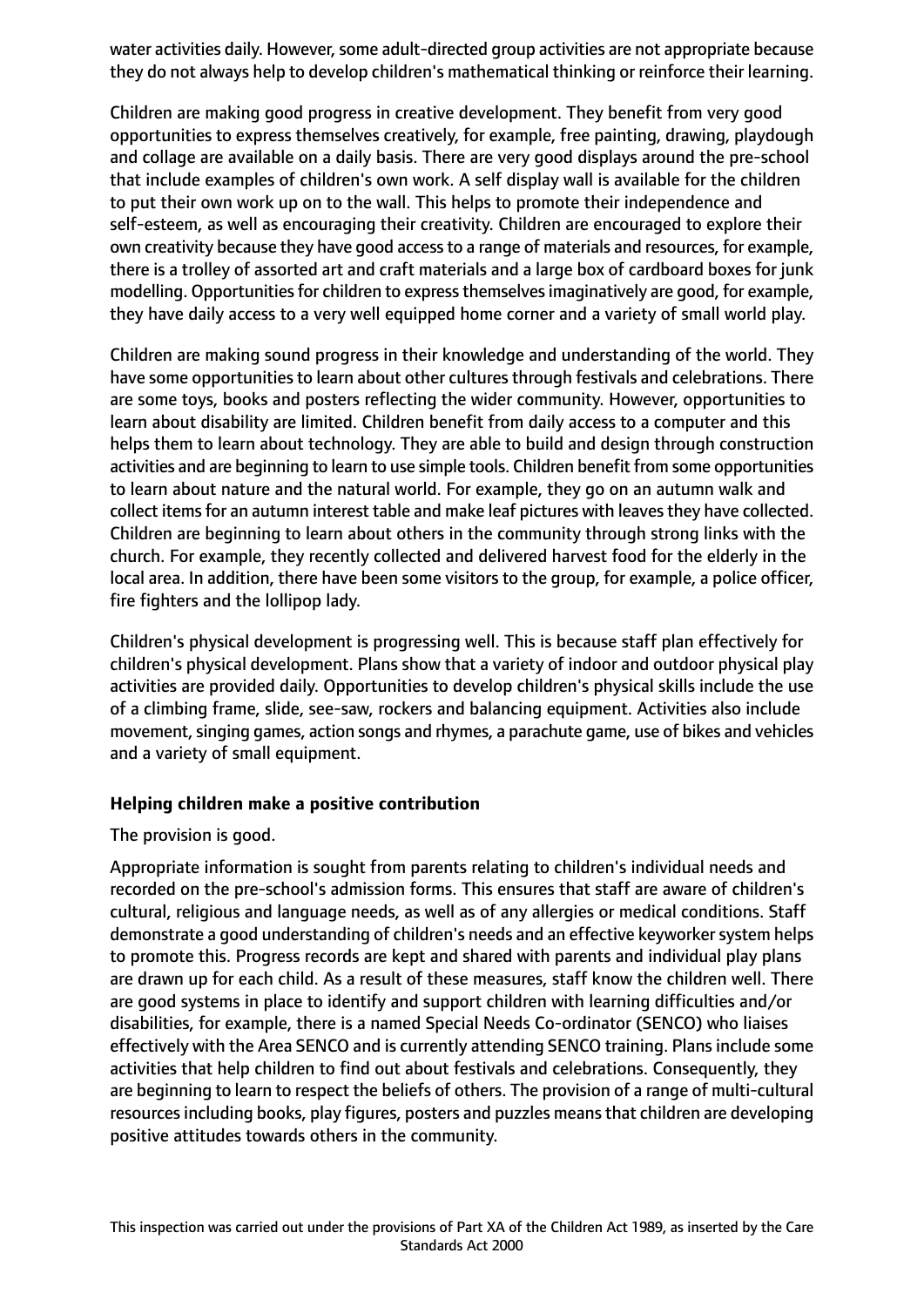Children's spiritual, moral, social and cultural development is fostered. Children's behaviour is good overall because staff are consistently good role models for them. Staff treat each other and the children with respect and give them time and space to resolve minor conflicts for themselves. They give explanations if children's behaviour is unacceptable and this helps children to learn to understand right from wrong. Staff frequently use praise and positive language to promote good behaviour. As a result, children are forming caring relationships with staff and each other and are learning to play co-operatively, share and take turns. Children's social skills are developing well because staff are always polite and respectful when they speak to them. They encourage them to have good manners. For example, they praise children when they remember to say 'please' and 'thank' you.

Partnership with parents is good. Parents are well informed about the setting; for example, they have good access to policies and procedures and are given a welcome leaflet when their child starts attending. A notice board is also provided where information for parents is displayed and a regular newsletter informs parents about pre-school events and activities. Staff enjoy good relationships with parents and are welcoming towards them, for example, staff greet parents in a friendly way and are happy to talk to them at the beginning and end of sessions. Named photographs of all pre-school staff also help new parents to feel welcome and confident when approaching staff. Staff demonstrate a strong commitment to parental involvement, as detailed in the written policy and welcome leaflet. Feedback from parents is positive and parents comment on staff's approachability and how well their child has settled at the pre-school. There is an active parent rota and parents are also asked to share any hobbies or special interests with the children, if they would like to do so. Parents are given the opportunity to take part in the management of the group and regular meetings with parents are held, thus enabling them to share any queries or suggestions with staff. Short term plans are displayed and shared with parents and give details of what their children are learning, for example, the current theme. In addition, children's progress records are shared with parents. Consequently, parents are able to be involved in their child's learning. However, parents currently receive little specific information about the Foundation Stage.

# **Organisation**

The organisation is satisfactory.

Overall, the provision meets the needs of the range of children for whom it provides.

Children are cared for in a warm, welcoming environment where space is used appropriately and imaginatively. Activities are set out in clearly designated areas, for example, a book area, and many resources are accessible. Consequently, children are able to enjoy a balanced range of activities and have opportunities to make choices. Good ratios and effective staff deployment means that children are appropriately supported by staff who know them well.

All documentation, as required by the National Standards, is in place and is confidentially stored. This includes attendance, accident and medication records. Policies and procedures and a welcome leaflet for new parents provide information about the setting. However, some policies are not up-to-date although they have been reviewed very recently; for example, the child protection policy does not reflect recent changes relating to safeguarding children and the complaints policy does not take account of revisions made to the National Standards in 2005. In addition, a record of fire drills held is not readily available for inspection. Appropriate systems are in place for carrying out checks on staff. However, vetting procedures have not been completed on all members of the committee.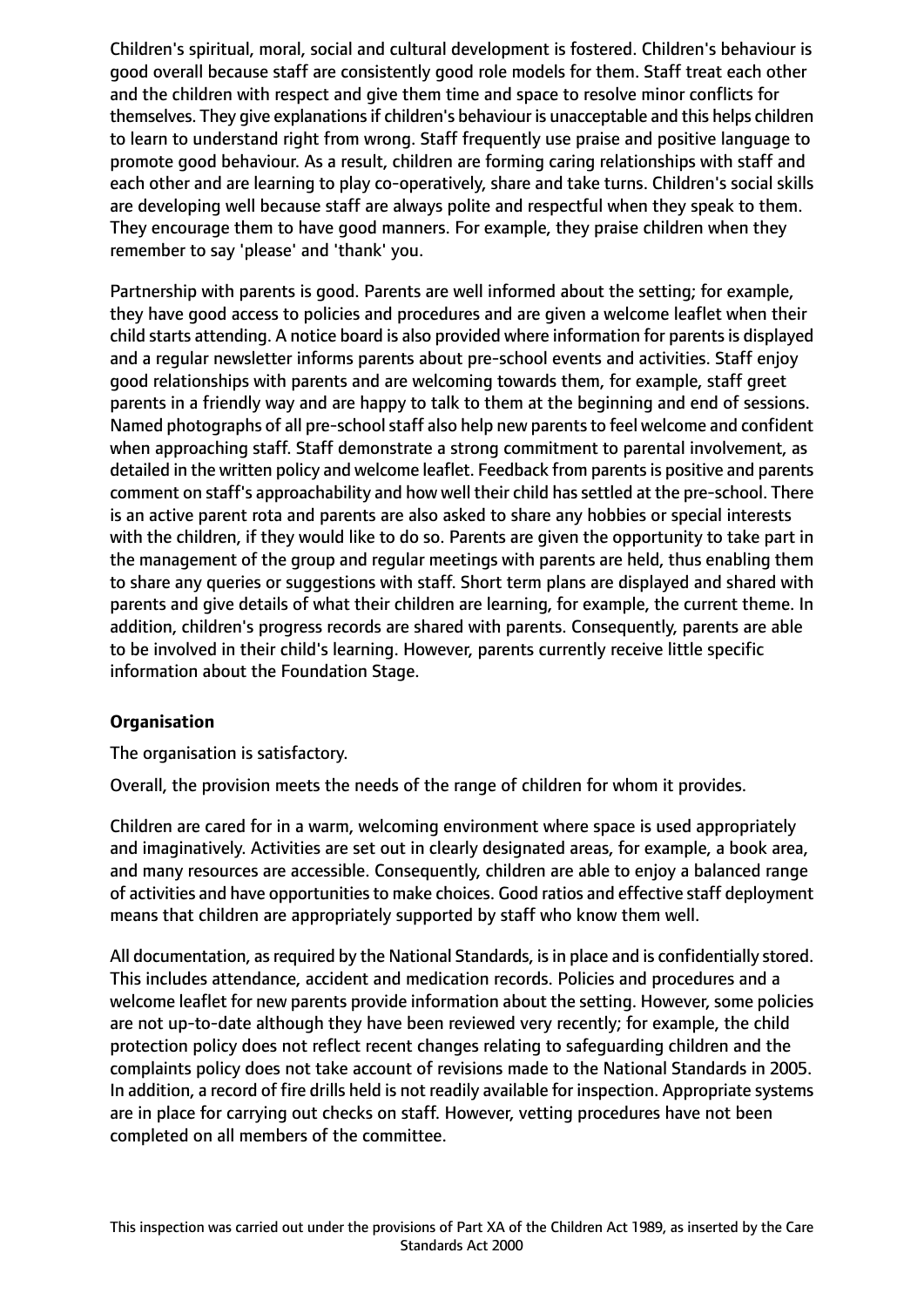Leadership and management is good. This is because the nursery education programme ensures that children are making good progress towards the early learning goals. Staff have a good understanding of the Foundation Stage curriculum. Plans are organised across the six areas of learning to ensure that children are provided with a broad balanced curriculum. Systems are in place to evaluate and record children's progress and evaluations are used to plan the next steps in individual children's learning. The supervisor and deputy have overall responsibility for planning, monitoring and evaluating the ongoing effectiveness of nursery education. This is currently done through regularly reviewing practice, session structure, activities and children's progress at staff meetings.

# **Improvements since the last inspection**

At the last inspection four recommendations were made to improve the standards of care provided.

Improvements have been put into place that have resulted in better promotion of safety. This is because risk assessments now include the outside play area. This helps to ensure that any risks are identified, thus improving children's safety when playing outside. Procedures for lost children now include outings and this helps to ensure children's safety when going out.

Partnership with parents has been improved because systems have been put into place to provide parents with information about their child's development. These include the use of foundation stage records for children receiving funded nursery education and Birth to three matters records for children under three years.

Documentation has been improved because the attendance record now includes children's hours of attendance, as required by the National Standards.

# **Complaints since the last inspection**

Since the last inspection there have been no complaints made to Ofsted that required the provider or Ofsted to take any action in order to meet the National Standards.

The provider is required to keep a record of complaints made by parents, which they can see on request. The complaints record may contain complaints other than those made to Ofsted.

# **THE QUALITY AND STANDARDS OF THE CARE AND NURSERY EDUCATION**

On the basis of the evidence collected on this inspection:

The quality and standards of the care are satisfactory. The registered person meets the National Standards for under 8s day care and childminding.

The quality and standards of the nursery education are good.

# **WHAT MUST BE DONE TO SECURE FUTURE IMPROVEMENT?**

# **The quality and standards of the care**

To improve the quality and standards of care further the registered person should take account of the following recommendation(s):